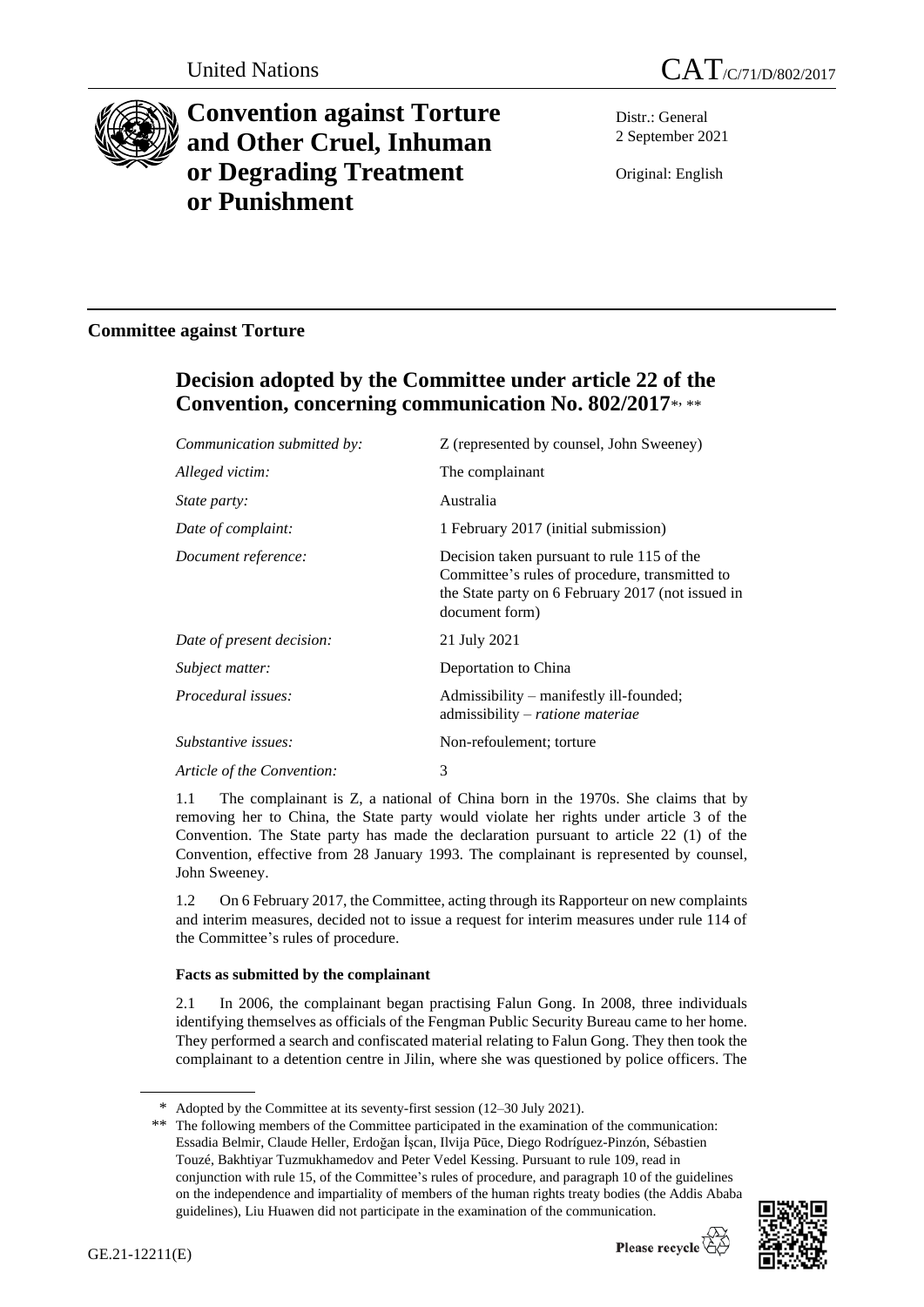officers beat her when she was unable to answer their questions satisfactorily. They also deprived her of food and water and threatened to transfer her to a prison. The complainant was released one week later, after her father had paid a bond of 10,000 renminbi.

2.2 The complainant continued to practise Falun Gong, including by distributing leaflets about the movement. In February 2011, fearing for the safety of her son, the complainant sent him to Australia to pursue his studies. Thereafter, on an unspecified date, the complainant's husband also left China for Australia.

2.3 On 10 November 2012, the complainant arrived in Australia on a tourist visa. In February 2013, she applied for a protection visa in Australia, and obtained a temporary visa pending a decision on her application. She continued to practise Falun Gong, and she participated in related protests.

2.4 On 13 November 2013, the Minister for Immigration in Australia rejected the complainant's application for a protection visa. On 15 April 2014, the Refugee Review Tribunal denied the complainant's appeal of the negative ministerial decision. In its decision, the Tribunal emphasized inconsistencies in the statements of the complainant and her husband concerning the complainant's practice of Falun Gong. The Tribunal considered that the complainant's statements on that issue had not been truthful.

2.5 On 15 May 2014, the complainant applied for judicial review of the negative decision of the Tribunal. On 23 February 2016, the Federal Circuit Court dismissed her appeal. On 22 December 2016, the Federal Court dismissed her appeal against the decision of the Federal Circuit Court. When the Federal Court published its decision online, it did not redact the complainant's name or the names of the three Falun Gong practitioners who had testified on her behalf. The publication of the decision therefore violated the Privacy Act and the Migration Act.<sup>1</sup> On 6 April 2017, the High Court dismissed the complainant's request for special leave to appeal the decision of the Federal Court.

2.6 On an unspecified date, the complainant filed a complaint to the Office of the Information Commissioner, which has jurisdiction in matters relating to the Privacy Act. The complainant is also preparing a complaint to the Chief Justice of the Federal Court. However, neither of those measures can eliminate the increased risk of harm that she would face upon removal to China as a result of the error of the Federal Court.

2.7 On 23 January 2017, the Minister for Immigration denied the complainant's request for ministerial intervention under section 417 of the Migration Act. The complainant was requested to leave Australia within one week. She claims to have exhausted all available domestic remedies.

## **Complaint**

3.1 The complainant claims that the State party would violate her rights under article 3 of the Convention by removing her to China, where she would be subjected to surveillance, harassment and torture by government officials because of her adherence to Falun Gong. Reports indicate that Falun Gong practitioners in China have been tortured, imprisoned for extended periods, subjected to forced labour, and executed. The complainant provided evidence to that effect to the State party's authorities.<sup>2</sup>

3.2 The national authorities erred in determining that the complainant was not credible. For example, the Refugee Review Tribunal assigned significant weight to the fact that the

<sup>&</sup>lt;sup>1</sup> According to the complainant, section  $91X$  of the Migration Act states:

<sup>&</sup>quot;(1) This section applies to a proceeding before the High Court, the Federal Court or the Federal Circuit Court if the proceeding relates to a person in the person's capacity as: (a) a person who applied for a protection visa; or (b) a person who applied for a protection related bridging visa; (c) a person whose protection visa has been cancelled; or (d) a person whose protection-related bridging visa has been cancelled. (2) The court must not publish (in electronic form or otherwise), in relation to the proceeding, the person's name."

<sup>&</sup>lt;sup>2</sup> The complainant refers to a translation of an article entitled "More than a dozen Falun Gong" practitioners kidnapped in Shulan City, Jilin Province" (17 October 2016), available at [www.minghui.org.](http://www.minghui.org/)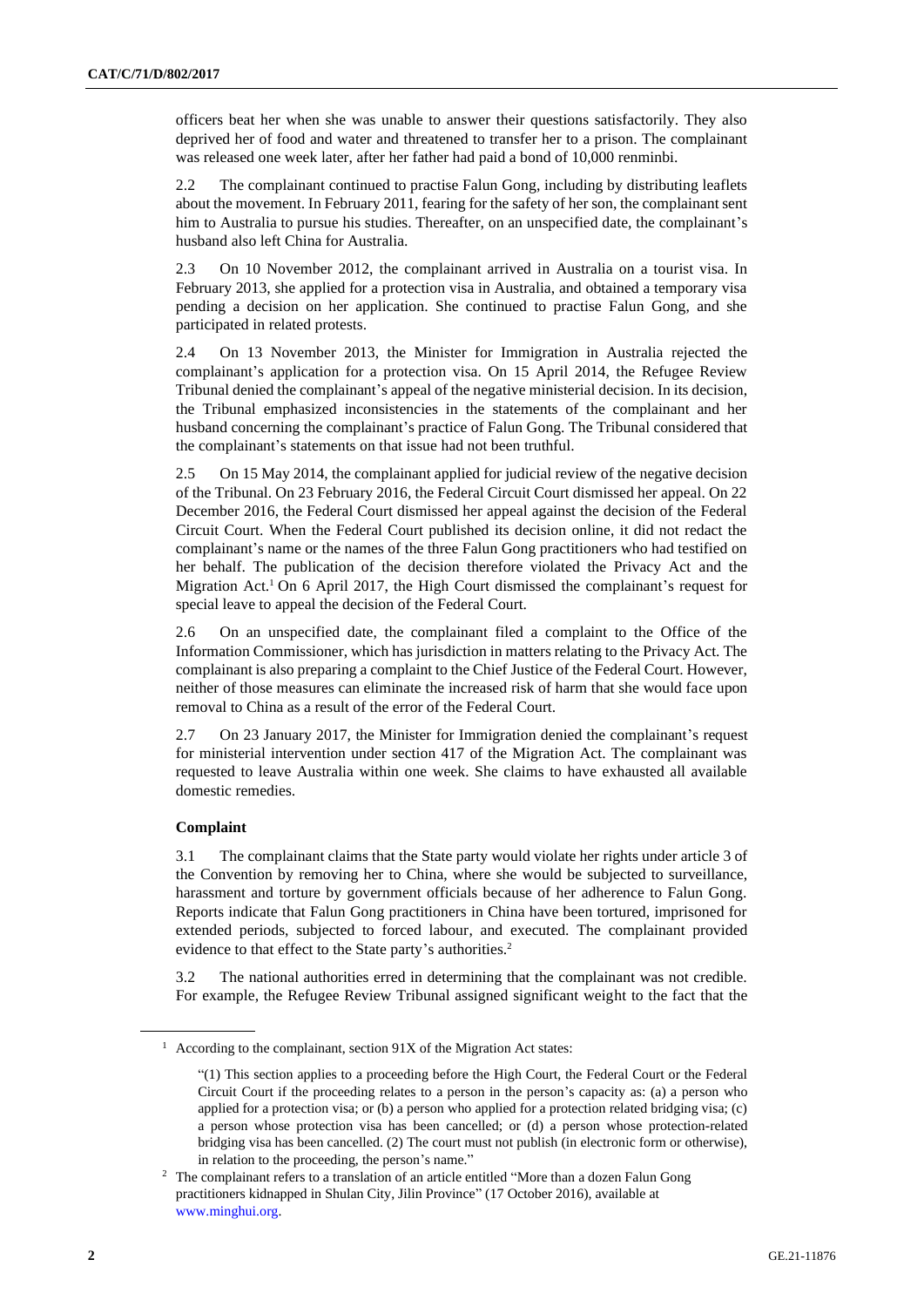complainant's husband was unsure as to whether the complainant had practised Falun Gong after his departure from China. He might have stated that he was unsure simply because he had not been present in China to personally witness the complainant's practice of Falun Gong. However, he clearly stated that in 2006, the complainant had visited her aunt and distributed leaflets on Falun Gong in China.

3.3 The Tribunal also found it implausible that the complainant had been released from detention without having been forced to sign a statement attesting to her transformation through re-education. Nor did the Tribunal believe the complainant's assertion that she had been released from detention after one week, upon payment of a bond by her father. Those elements of doubt were based on dubious suppositions by the Tribunal and should be discounted.

3.4 Citing an article available online,  $3$  the Tribunal expressed surprise that the complainant had not lost her job because of her involvement in Falun Gong. However, the article cited does not lead to the conclusion that the Tribunal reached. The article states that in some cases, relatives of Falun Gong adherents who have petitioned the Government of China to stop persecuting them have been dismissed from their jobs. The complainant never claimed to have engaged in overt political action to petition the Government of China. Rather, she claimed to have distributed leaflets. Furthermore, according to the article cited by the Tribunal, police officials search and plunder the homes of Falun Gong adherents, and extort money from relatives for early release from detention, or as a fee for detention. That statement clearly supports the complainant's claims, but the Tribunal disregarded it.

3.5 Furthermore, the Tribunal refused to hear oral testimony from three witnesses who had submitted written statements on the complainant's behalf. The Tribunal also found implausible the complainant's explanations regarding her delay in leaving China, despite the complainant's statement that she had been the primary earner in the family. Moreover, by failing to redact the complainant's name in the decision it published online, the Federal Court exposed her to an increased risk of torture and ill-treatment in China. The complainant would be identified as a Falun Gong practitioner if she were removed to China. She fears reprisals for having denounced the treatment to which Falun Gong practitioners are subjected by the Government of China. The complainant submits that the lack of care shown by the Federal Court towards her is outrageous.

#### **State party's observations on admissibility and the merits**

4.1 In its observations dated 27 July 2017, the State party considers that the complainant's claims regarding a risk of being subjected to surveillance, harassment and detention are inadmissible *ratione materiae*, because the State party's non-refoulement obligations under article 3 of the Convention are limited to circumstances in which there are substantial grounds for believing that the individual facing removal will be subjected to torture. The complainant's claim that her privacy was breached is also inadmissible *ratione materiae*, because it is incompatible with the Convention.

4.2 The complainant's claims are also inadmissible because they are manifestly illfounded. The country information that the complainant provided regarding the situation of Falun Gong practitioners in China does not relate to her personal circumstances. She does not suggest, or provide any information suggesting that she has a public profile as a Falun Gong practitioner, such that she would be of interest to the authorities in China. The national authorities did not find credible the complainant's claim that she is a Falun Gong practitioner or that she would practise Falun Gong upon her return to China. In November 2012, the complainant was able to leave China as a valid holder of a Chinese passport that had been issued to her in Jilin on 28 July 2011. As noted by the State party's authorities, the fact that the complainant was able to lawfully leave China with a tourist visa indicates that she was not of adverse interest to the Government of China. Country information indicates that perceived dissidents, including Falun Gong adherents, have difficulty obtaining passports and leaving China.

<sup>&</sup>lt;sup>3</sup> The Tribunal provided the following citation: [www.faluninfo.net/topic/34/.](http://www.faluninfo.net/topic/34/)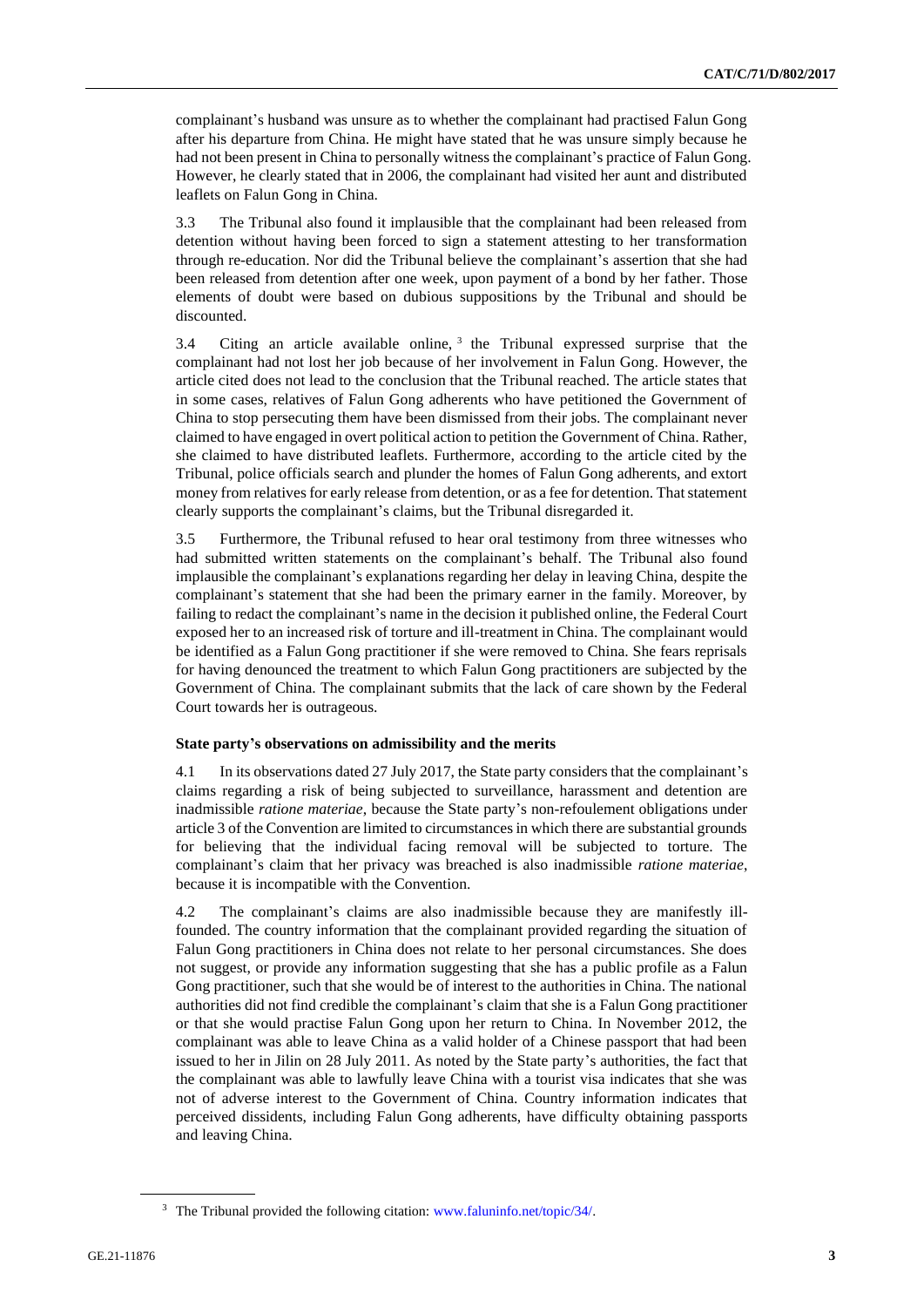4.3 The national authorities also considered that the complainant's allegation of having been detained in 2008 was not credible. The complainant was unable to plausibly explain how the Chinese authorities learned of her involvement in Falun Gong, or how they knew that she possessed Falun Gong materials in her home. She failed to explain why the authorities had targeted her in 2008, whereas she had been involved with Falun Gong since 2006. When the complainant was presented with those concerns, she replied that she did not know.

4.4 The national authorities also considered information pertaining to a register of individuals in China who had been released from prison, detention and re-education centres. In view of the information relating to this register, the national authorities considered that it was implausible that the Government of China had not noticed that the complainant had visited her aunt after her release from detention. The national authorities also considered it implausible that the complainant was able to maintain her employment after her arrest.

4.5 The complainant's claims were thoroughly examined by the national authorities during six robust procedures. The complainant was assisted by an interpreter during the interview concerning her protection visa application, and during the hearing before the Refugee Review Tribunal. The complainant's claims have been assessed under the complementary protection provisions established in paragraph 36 (2) (aa) of the Migration Act, which incorporates the State party's non-refoulement obligations under both the Convention and the International Covenant on Civil and Political Rights. Material considered by the national authorities included country information published by Amnesty International, Human Rights Watch, the Home Office of the United Kingdom of Great Britain and Northern Ireland, the Department of State of the United States of America, and the State party's Department of Foreign Affairs and Trade. The State party takes its non-refoulement obligations seriously, and implements them in good faith. The State party acknowledges that complete accuracy is seldom to be expected from victims of torture, and assures the Committee that the national authorities take this into account when examining cases. However, in the present case, neither the complainant's allegations of her involvement in Falun Gong nor her allegations of torture were deemed credible.

4.6 The decision maker who examined the complainant's application for a protection visa considered that she had either embellished or entirely fabricated her material claims, and that she had not been truthful. The decision maker described several inconsistencies in her testimony, and concluded that she had not experienced any interference with her employment or her right to freedom of movement. For example, the decision maker observed that the complainant had remained in China after her release from detention in 2008. The complainant could have left China in 2011 with a student guardian visa, but chose to remain in China at that time. Instead, she sent her husband to Australia, despite the fact that he was not of adverse interest to the Government of China. The complainant did not leave China until 2012, despite having had the means to do so before. Although the complainant's tourist visa for Australia was issued on 23 October 2012, she left China 18 days later, on 10 November 2012. The decision maker reasoned that those facts were not consistent with the behaviour of an individual who feared imminent arrest and torture by officials of the Government of China.

4.7 The Refugee Review Tribunal accepted that the complainant had participated in a number of Falun Gong activities in Australia and had attended Falun Gong classes. However, the Tribunal considered that she had only done so in order to strengthen her claim for asylum. The Tribunal determined that she was not credible, and that her testimony had been inconsistent and unpersuasive. When the Tribunal raised the issue of her delay in leaving China, the complainant responded that she had not known that she could practise Falun Gong abroad. At that time, the complainant did not raise the claim that she has presented in her communication, namely, that she delayed leaving China because she was the primary earner in the family, and because her initial application for a visa had been denied.

4.8 The complainant has not substantiated her broad allegation that the findings of the national authorities were outrageous. The complainant specifically contests the finding of the Refugee Review Tribunal that the official document that she had presented to attest to her detention in China was inauthentic. However, the Tribunal's concerns regarding the genuineness of this document were valid. The document, entitled "Public Security Detention Centre of Jilin City Public Security Bureau Certificate to Conclude Detention" stated that the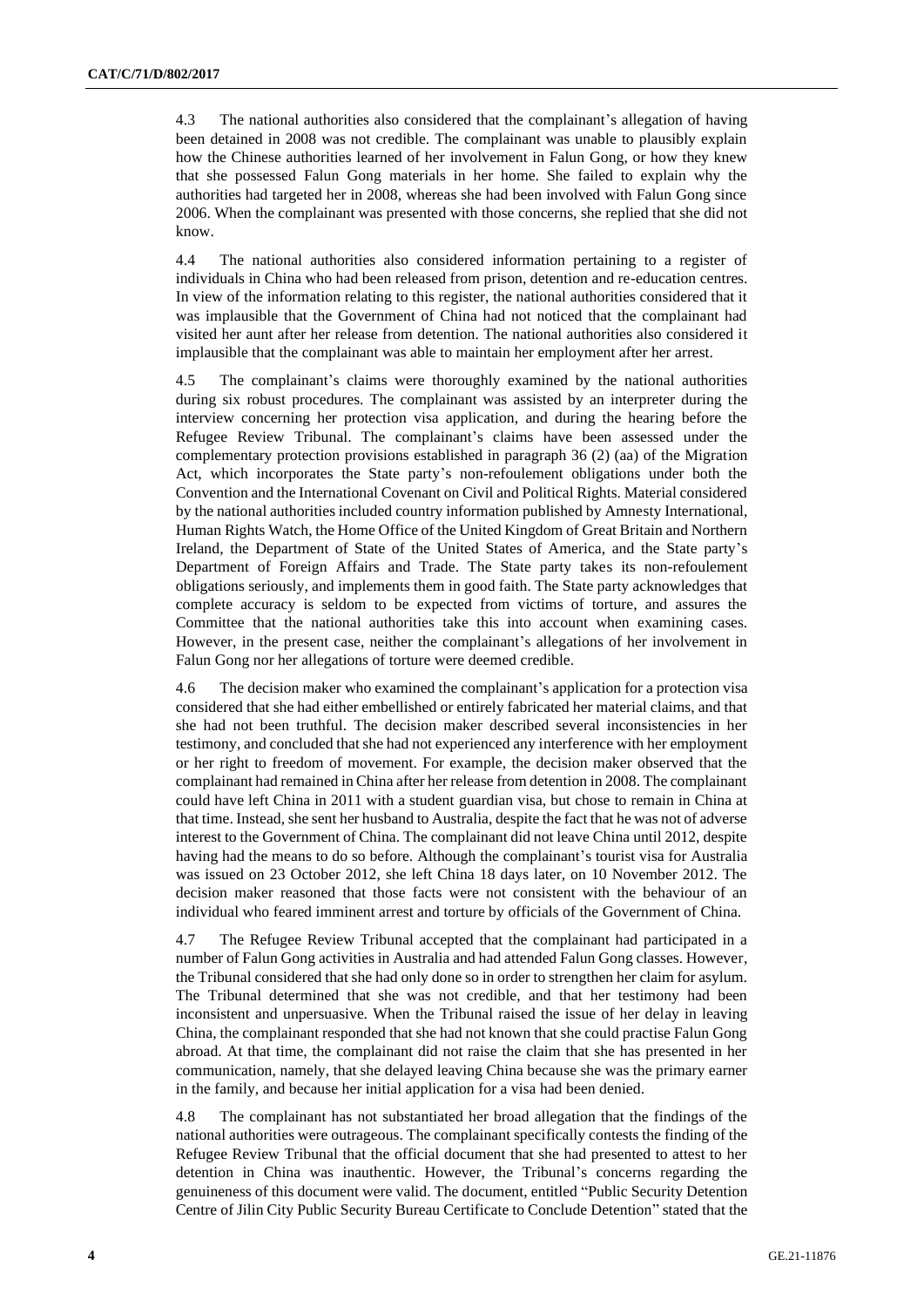complainant had been detained by the Fengman Public Security Bureau from 8 to 15 July 2008 as a result of her involvement in Falun Gong. It was undated and unsigned. Country information indicates that in China, fraudulent documents are widely available, easily obtained and commonly used in visa applications. The Tribunal therefore questioned the complainant about the document. The complainant stated that the document was authentic, but the Tribunal did not find her response to be convincing. The State party considers that it is not the role of national authorities to authenticate such documents. Rather, the onus is on the complainant to establish a prima facie case to support her claims, with verifiable corroborating evidence.

4.9 The complainant also claims that the Refugee Review Tribunal failed to question witnesses who could have attested to the complainant's participation in Falun Gong activities. However, the Federal Circuit Court evaluated that issue and noted in its decision that according to the transcript of the proceedings, the Tribunal had asked complainant's counsel about the oral testimony that counsel had sought to offer. In response, counsel had confirmed that the witnesses' oral testimony would not depart from their written statements. The Circuit Court also noted that the complainant had had a fair opportunity to advance her claims, and that the Tribunal had observed several inconsistencies in the complainant's statements.

4.10 The Federal Court of Australia considered that the Tribunal had given genuine consideration to the complainant's request to hear oral testimony from the witnesses, and that the Tribunal's decision was not unreasonable as a matter of law. The complainant filed four requests for ministerial intervention, on 19 January, 12 February, 10 March and 8 May 2017. Those requests were denied on the ground that the complainant had not met the requirements for ministerial intervention. In her request dated 12 February 2017, the complainant raised several claims that she did not repeat in her communication to the Committee. For example, she claimed that on 3 January 2017, two policemen, accompanied by members of the "local residential committee" had come to her mother's house. The complainant claimed that these individuals had stated that they knew that the complainant had applied for asylum, and that she was practising Falun Gong in Australia. The individuals characterized this as treason and as a subversion of State power. They asked the complainant's mother to request the complainant to return to China for an investigation into the matter. They stated that if the complainant did not return to China, they would take further action. They also told the neighbours of the complainant's mother to avoid her. The Department of Foreign Affairs and Trade considered those claims, and determined that they were not supported by evidence. The Department also considered it implausible that the authorities in China were looking for the complainant and were aware that her name had been published in the decision of the Federal Court. The Department further considered that the Government of China had not had an adverse interest in the complainant before her departure, given that they had permitted her to exit the country under her own passport.

4.11 To trigger a State party's non-refoulement obligations under article 3 of the Convention, individuals must demonstrate that there are substantial grounds for believing that they would be in danger of being personally at risk of being subjected to torture. In the present case, the complainant has not established substantial grounds for believing that she would face such a risk in China.

4.12 With respect to the publication of the complainant's name in the decision of the Federal Court, the State party acknowledges that the disclosure, which occurred as described by the complainant, constituted a breach of section 91X of the Privacy Act. However, on 4 January 2017 – less than two weeks after the decision was published on 22 December 2016 – lawyers for the State party notified the Department of Foreign Affairs and Trade of the error, and the Court immediately removed the decision from its website and from the websites of third parties. On 6 January 2017, the Court replaced the decision with a properly redacted version. The error was temporary and inadvertent. Moreover, the Refugee Review Tribunal determined that even if the complainant had been identified and recognized by the authorities in China, there would be no significant, real risk of harm to her upon return. The Tribunal took note of country information stating that the authorities in China consider that it is common for individuals overstaying their visas in Australia to file applications for protection visas. The Tribunal therefore considered it highly likely that the authorities in China were aware that asylum applicants engaged in various activities for the purpose of obtaining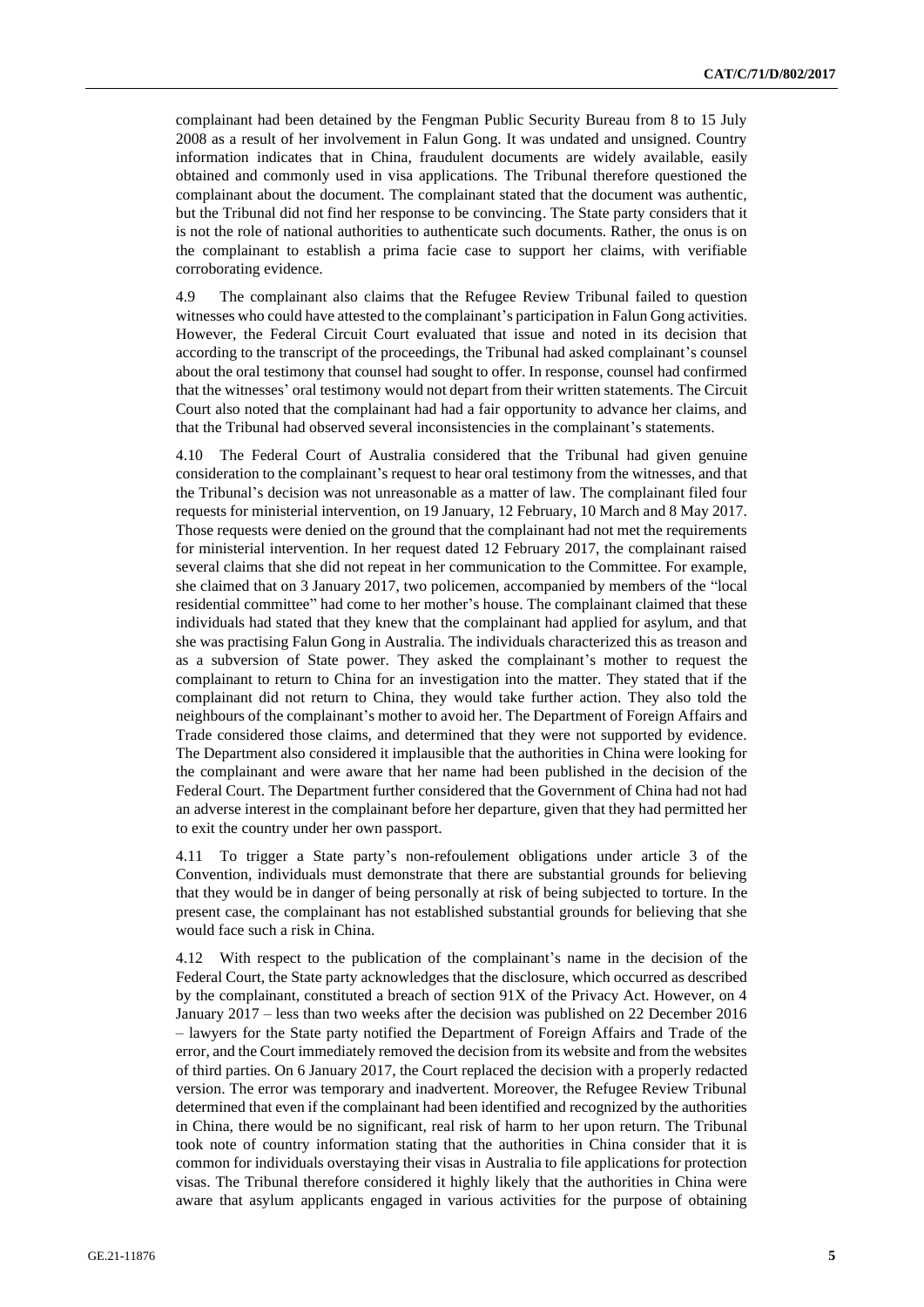asylum there. The Tribunal also considered that given the complainant's limited involvement in Falun Gong in Australia, and her likely behaviour upon return to China, it was improbable that she would be of adverse interest to the authorities upon return to China. Although the State party considers that there may be a risk of harm, including torture, for Falun Gong practitioners in China, it determined that the complainant was not a genuine Falun Gong practitioner. The complainant has not demonstrated that, as a result of the temporary and inadvertent publication of her name and claims for protection in the unredacted decision of the Federal Court, she faced a real, personal and foreseeable risk of torture by the authorities of the Government of China. Moreover, the complainant has not identified any error of fact or law in the decisions of the national authorities. For the above-mentioned reasons, the State party considers that the communication lacks merit.

# **Complainant's comments on the State party's observations on admissibility and the merits**

5.1 In her comments dated 24 October 2018, the complainant reiterates her prior arguments, and maintains that the disclosure of her name and claim for protection falls squarely within the scope of the Convention, because it increased the risk that she would be tortured upon return to China. This negligent, dangerous and illegal act demonstrates that the procedures before the national authorities were hardly robust, as the State party claims they were. Contrary to the State party's assertion, the complainant has provided substantial grounds for the Committee to believe that she would be tortured if she were returned to China. Beginning with surveillance, the process of persecution would escalate and would result in the complainant's torture or death. Reports indicate that Falun Gong practitioners have been tortured in China. <sup>4</sup> The complainant was truthful in her statements to the State party's authorities regarding her practice of Falun Gong.

5.2 The national authorities erred in their understanding of the practices of the Government of China with regard to exit control. The complainant was targeted by local public security officers, and there is no available information regarding the extent to which different branches of the Government of China communicate with each other. Thus, it is not clear whether the complainant's problems in Jilin would have caused the national authorities in China to prevent her from exiting the country. Moreover, in the past, the Government of China has actively sought to exile dissidents. The complainant cites the following passage of a report issued by Human Rights Watch in 1995:

"Prominent among those listed are a number of former political prisoners who, in response to sustained diplomatic pressure from the United States government over the question of China's Most Favored Nation (MFN) status, were finally granted passports or exit permits and allowed to leave China for temporary study or medical purposes in the U.S. Prior to August 1991, when the majority of the banning orders were issued, China, for the most part, had prevented such people or their relatives from leaving the country. The banning orders, coming as public debate in the United States over China's MFN status was increasing, indicated a policy shift that enabled the Chinese government to achieve two objectives at once. The authorities allowed dissidents to leave, thereby appearing to appease human rights critics in the U.S., while at the same time, they secretly pursued a policy of sending former political prisoners and other dissidents into involuntary exile abroad." 5

In the light of this passage, the fact that the complainant was able to lawfully leave China does not undermine her assertion that she was arrested for practising Falun Gong.

5.3 The State party draws attention to the fact that the complainant, when asked by the national authorities why she had been targeted in 2008, did not know why. However, the complainant cannot be expected to understand the motivations of the Public Security Bureau in China. The State party also argues that the complainant does not have a high public profile.

<sup>4</sup> The complainant cites the following links: [http://en.minghui.org/html/articles/2017/6/16/164291.html;](http://en.minghui.org/html/articles/2017/6/16/164291.html) and [www.thesun.co.uk/news/1799086/former-prisoners-reveal-horrific-torture-taking-place-in](https://www.thesun.co.uk/news/1799086/former-prisoners-reveal-horrific-torture-taking-place-in-chinese-prisons/)[chinese-prisons/.](https://www.thesun.co.uk/news/1799086/former-prisoners-reveal-horrific-torture-taking-place-in-chinese-prisons/)

<sup>5</sup> Human Rights Watch, "China – enforced exile of dissidents: government 're-entry blacklist' revealed", 1 January 1995.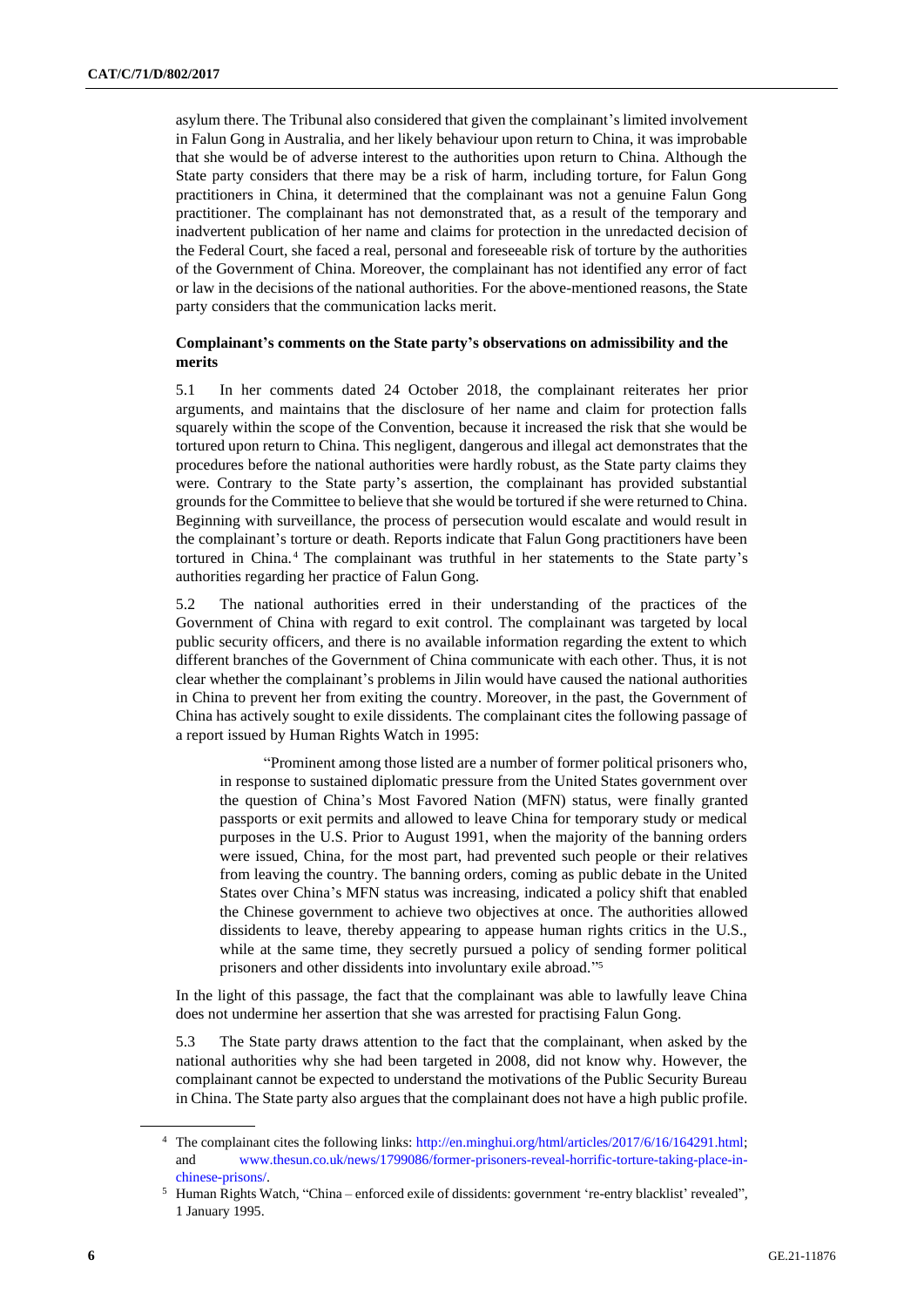However, the complainant never claimed to have had such a profile in China. Falun Gong practitioners lacking a high public profile are also subject to a risk of torture. In any case, as a result of the disclosure of her name by the Federal Court, the complainant has now acquired a public profile.

5.4 The national authorities also erred in their determination that the complainant's continued employment after her arrest was implausible. The complainant was employed by a private printing factory, and private employers in China have the freedom to choose their employees. The complainant cites reports indicating that dissidents working in the private sector may have less difficulty finding employment than those in the public sector.<sup>6</sup>

5.5 Regarding the reason why she remained in China after the departures of her son and her husband, the complainant informed the Refugee Review Tribunal that at that time, she had not known that the practice of Falun Gong was permitted outside of China. After arriving in Australia, the complainant's husband informed her that Falun Gong could be practised lawfully in Australia. This information prompted the complainant to apply for a passport to travel to Australia. In March 2012, her application for an Australian tourist visa was rejected. The complainant's migration agent in China advised her to wait six months before reapplying. After having reapplied in September 2012, the complainant obtained a visa for Australia in October 2012, and left China the next month.

5.6 The complainant remained in China after her arrest because she was the primary wage earner in her family. The complainant never claimed to the State party's authorities that she faced an imminent threat of danger in China. Rather, she claimed to fear that officials of the Public Security Bureau would arrest her again. She asserted before the State party's authorities that she had left China because its Government was persecuting Falun Gong practitioners. It was implied that the complainant would be affected by that general persecution. The notion that she claimed to face an "imminent threat" was introduced by the State party's authorities, not by the complainant herself. An individual who has been arrested and tortured is likely to believe that those acts will be repeated at some point, though not necessarily within one or two days. Thus, the absence of imminent fear does not necessarily mean that the complainant's fear was baseless. The fact that she was tortured in the past is a reasonable indicator that she risks being tortured again.

5.7 By stating that the complainant bears the burden for proving the authenticity of the document attesting to her detention in China, the State party appears to indicate that it would reject as inauthentic any official document issued in China. This is an extraordinary position to take.

5.8 The Refugee Review Tribunal was inconsistent in its determination that the complainant's delay in leaving China was illogical. Specifically, the Tribunal alternately stated that the complainant's husband could have stayed in China because he had not encountered problems with the police or other authorities, and that if the complainant were at risk in China, her husband and son would have been at risk as well. The Tribunal is thus contradicting itself.

5.9 Regarding the refusal of the Tribunal to consider the oral testimony of the three witnesses, the complainant states that the Falun Gong credentials of these witnesses were unassailable. The Tribunal could have asked them whether the complainant's adherence to Falun Gong beliefs was genuine, or what the complainant had told them about her experiences in China. Instead, the Tribunal refused to hear the witnesses, and discounted their written statements without explaining its reasons.

5.10 In a separate matter concerning a breach of privacy committed by the Department of Immigration, which had published online the personal details of almost 10,000 immigration detainees, the High Court issued a decision on 31 January 2014. In its decision, the High Court stated that the assumption made in the International Treaty Obligations Assessment process that their personal information might have been accessed by authorities in Bangladesh and China had removed from the scope of factual inquiry any question of

<sup>6</sup> The complainant cites, inter alia, United States Department of State, *U.S. Department of State Country Report on Human Rights Practices 2001 – China (Includes Hong Kong and Macau)*, 4 March 2002.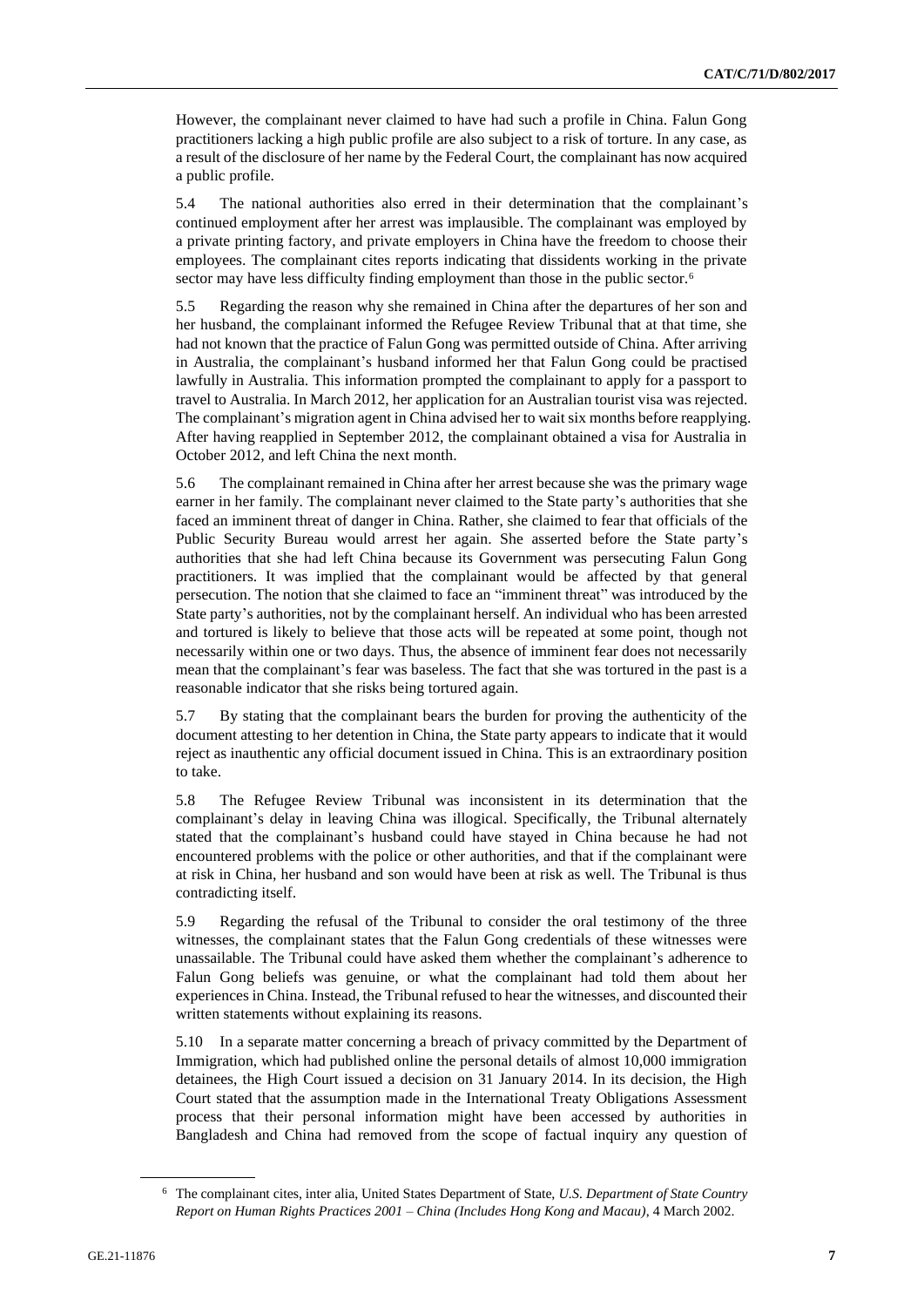precisely who accessed their personal information as a result of the data breach. The assumption was sensible because the true extent of access to the personal information of each affected applicant must in practical terms have been unknowable. Once downloaded from the Department's website, the document containing the personal information of the 9,258 visa applicants could have been forwarded to and interrogated by anyone, anywhere and at any time. Attempting to make a finding about precisely who had obtained access to the personal information of any one of them, and when, might be expected to have been a hopeless endeavour.<sup>7</sup> The complainant maintains that the same reasoning applies in the present case. It is logical to presume that the Government of China possesses the unedited version of the publication of the Federal Court. It is not possible to claim that no damage was done. It is irrelevant that the Federal Court did not intend to cause harm.

### **State party's additional observations on admissibility and the merits**

6. In its additional observations dated 2 April 2019, the State party maintains its position regarding the admissibility and merits of the communication. It submits that the media clips referred to by the complainant do not establish that she is a Falun Gong practitioner. Nor do they establish that she would practise Falun Gong upon her return to China, or that she would be of adverse interest to the Government of China. Although the complainant claims that the national authorities disregarded the active efforts by the Government of China to exile dissidents, this does not compromise the authorities' findings regarding the complainant's credibility. In addition, although the complainant claims that the national authorities did not consider the fact that she worked for a private company in China, and that private companies have greater freedom to employ dissidents, the Refugee Review Tribunal explicitly stated that the complainant worked for a private company, not a State-owned enterprise.

#### **Complainant's additional comments on the State party's additional observations**

7.1 In her comments dated 5 April 2019, the complainant refers to the State party's observation that her employment by a private rather than a publicly owned company was considered by the Refugee Review Tribunal. According to the complainant, what is relevant is that the Tribunal failed to consider the difference in employment practices between private and State-owned companies in China.

7.2 The complainant did not claim before the domestic authorities that her husband faced a risk of harm in China because at the relevant time, he was not a Falun Gong practitioner. Her failure to file an application for a protection visa for him only reflects her failure to understand all of the implications of applying for protection.

## **Issues and proceedings before the Committee**

#### *Consideration of admissibility*

8.1 Before considering any claim submitted in a communication, the Committee must decide whether it is admissible under article 22 of the Convention. The Committee has ascertained, as it is required to do under article  $22(5)$  (a) of the Convention, that the same matter has not been and is not being examined under another procedure of international investigation or settlement.

8.2 In accordance with article 22 (5) (b) of the Convention, the Committee shall not consider any communication from an individual unless it has ascertained that the individual has exhausted all available domestic remedies. The Committee notes that, in the present case, the State party has not contested that the complainant has exhausted all available domestic remedies. The Committee therefore finds that it is not precluded by article 22 (5) (b) of the Convention from examining from the communication.

8.3 The Committee notes the State party's position that the complainant's claims relating to her risk of being subjected to harassment, detention and surveillance in China are inadmissible *ratione materiae*. The Committee notes the complainant's response that her

<sup>7</sup> High Court of Australia, *Minister for Immigration and Border Protection et al. v. Szssj et al.*, 27 July 2016.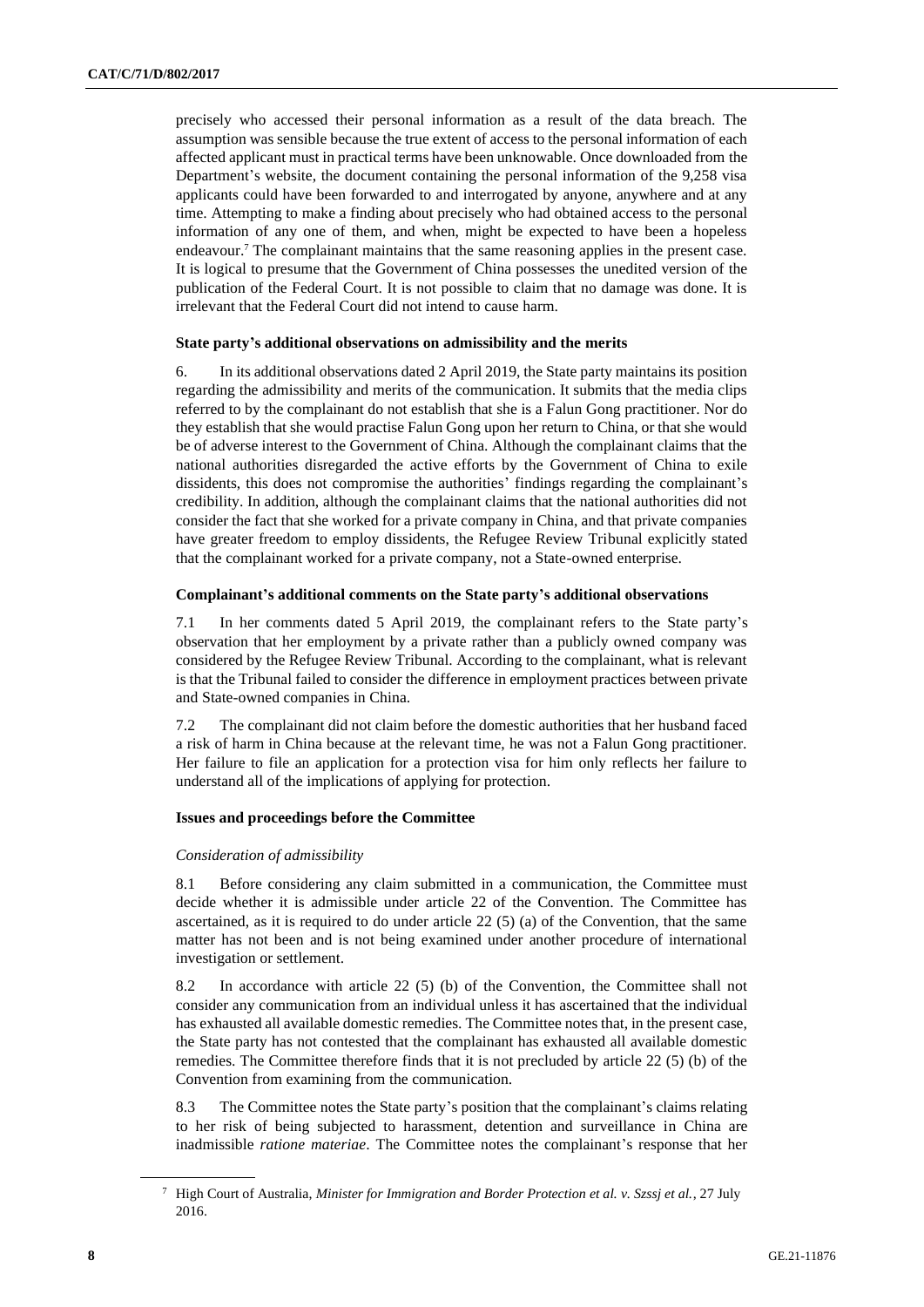persecution in China would begin with harassment and surveillance, and would escalate to torture and death. The Committee considers that the complainant has not provided sufficient elements to allow it to conclude that either the level of harassment and surveillance, or the conditions of detention to which she risks being subjected would constitute torture within the meaning of article 1 of the Convention, so as to engage the State party's non-refoulement obligations under article 3 of the Convention. The Committee therefore considers that this part of the communication is manifestly ill-founded, and is therefore inadmissible.

8.4 The Committee takes note of the State party's position that the remainder of the communication is also inadmissible because it is manifestly ill-founded. Noting the detailed arguments advanced by the complainant to contest the specific findings of the national authorities concerning the credibility of her allegations, the Committee considers that for purposes of admissibility, the complainant has sufficiently substantiated her claim that she would be subjected to torture if she were removed to China. As the Committee finds no further obstacles to admissibility, it declares this part of the communication submitted under article 3 of the Convention admissible and proceeds with its consideration of the merits.

#### *Consideration of the merits*

9.1 In accordance with article 22 (4) of the Convention, the Committee has considered the communication in the light of all the information made available to it by the parties.

9.2 In the present case, the issue before the Committee is whether the forced removal of the complainant to China would constitute a violation of the State party's obligation under article 3 of the Convention not to expel or to return ("refouler") a person to another State where there are substantial grounds for believing that that person would be in danger of being subjected to torture.

9.3 The Committee must evaluate whether there are substantial grounds for believing that the complainant would be personally at risk of being subjected to torture upon return to China. In assessing that risk, the Committee must take into account all relevant considerations, pursuant to article 3 (2) of the Convention, including the existence of a consistent pattern of gross, flagrant or mass violations of human rights.<sup>8</sup> However, the Committee recalls that the aim of the determination is to establish whether the individual concerned would be personally at a foreseeable and real risk of being subjected to torture in the country to which he or she would be returned.<sup>9</sup> It follows that the existence of a pattern of gross, flagrant or mass violations of human rights in a country does not as such constitute sufficient reason for determining that a particular person would be in danger of being subjected to torture on return to that country; additional grounds must be adduced to show that the individual concerned would be personally at risk. Conversely, the absence of a consistent pattern of flagrant violations of human rights does not mean that a person might not be subjected to torture in his or her specific circumstances.<sup>10</sup>

9.4 The Committee recalls its general comment No. 4 (2017) on the implementation of article 3 of the Convention in the context of article 22, according to which the nonrefoulement obligation exists whenever there are "substantial grounds" for believing that the person concerned would be in danger of being subjected to torture in a State to which he or she is facing deportation, either as an individual or as a member of a group that may be at risk of being tortured in the State of destination. The Committee recalls that "substantial grounds" exist whenever the risk of torture is "foreseeable, personal, present and real". 11 Indications of personal risk may include, but are not limited to: (a) ethnic background and religious affiliation; (b) previous torture; (c) incommunicado detention or other form of arbitrary and illegal detention in the country of origin; and (d) political affiliation or political activities of the complainant.<sup>12</sup>

<sup>8</sup> See, for example, *X v. Switzerland* (CAT/C/67/D/775/2016), para. 8.3.

<sup>9</sup> See, for example, *E.T. v. Netherlands* (CAT/C/65/D/801/2017), para. 7.3*.*

<sup>10</sup> *Y.G. v. Switzerland* (CAT/C/65/D/822/2017), para. 7.3.

<sup>&</sup>lt;sup>11</sup> Committee against Torture, general comment No. 4 (2017), para. 11.

 $12$  Ibid., para. 45.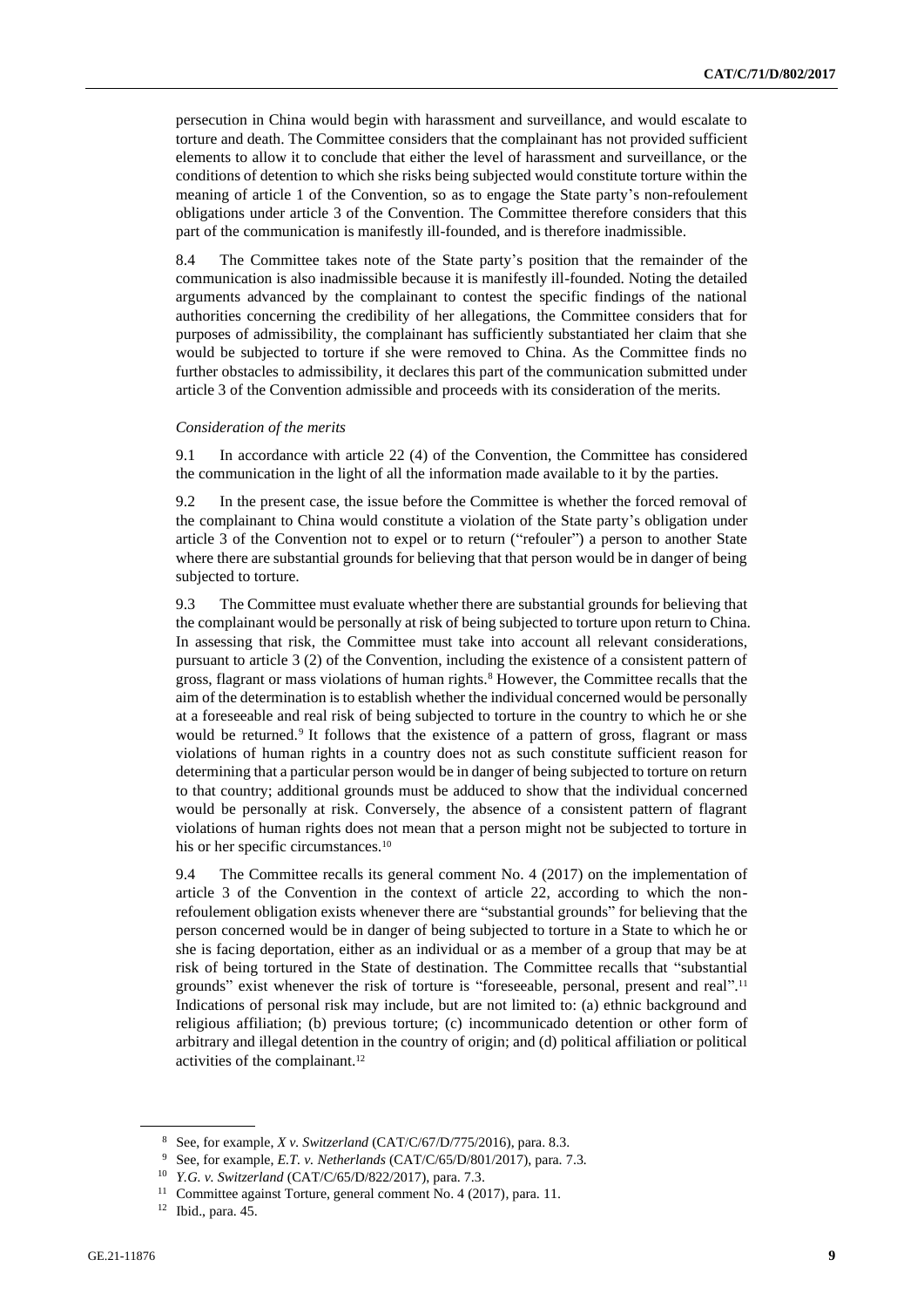9.5 The Committee also recalls that the burden of proof is on complainants, who must present an arguable case – that is, submit substantiated arguments showing that the danger that they will be subjected to torture is foreseeable, present, personal and real.<sup>13</sup> However, when complainants are unable to elaborate on their case, such as when they have demonstrated that they are unable to obtain documentation relating to their allegations of torture or have been deprived of their liberty, the burden of proof is reversed and the State party concerned must investigate the allegations and verify the information on which the complaint is based.<sup>14</sup> The Committee further recalls that it gives considerable weight to findings of fact made by organs of the State party concerned; however, it is not bound by such findings. It follows that the Committee will make a free assessment of the information available to it in accordance with article 22 (4) of the Convention, taking into account all of the circumstances relevant to each case.<sup>15</sup>

9.6 The Committee notes the complainant's claim that she fears being tortured in China because she has been involved with Falun Gong in both China and Australia, and because her name was published online by the Federal Court of Australia in relation to her application for a protection visa. The Committee notes that it is uncontested that the complainant's full name and allegations against the Government of China were stated in the Federal Court decision that was published online. The Committee notes the complainant's claim that as a result of this disclosure, the Government of China is aware of her accusations against it and will punish her for them. The Committee also notes that the complainant contests the decisions of the domestic authorities on her application for a protection visa, and disputes in particular their findings concerning the complainant's credibility. The Committee further takes note of the article cited by the complainant concerning the alleged abduction of several Falun Gong practitioners by police officials in China in October 2016.

9.7 The Committee also notes the State party's position that the complainant would not face a risk of torture upon return to China because she is not a genuine Falun Gong practitioner, as her testimony concerning her persecution was not credible and was deemed to have been fabricated. The Committee notes that according to the State party, the complainant would not be likely to practise Falun Gong if she returned to China. The Committee also notes the State party's argument that the complainant's four-year delay in leaving China after her release from detention in 2008 is inconsistent with her claim that she feared being harmed by the authorities in China. The Committee further notes the State party's assertion that the publication of the complainant's name in the decision of the Federal Court was inadvertent and temporary, as the unredacted decision was taken down within two weeks, immediately after the discovery of the error by the State party's authorities.

9.8 The Committee recalls that it must ascertain whether the complainant would currently face a risk of being subjected to torture in China. <sup>16</sup> The Committee observes that the complainant's account contains gaps relating to central aspects of her claims. The Committee notes that the complainant has not described her initial practice of Falun Gong and has not provided elements that could explain why she might have drawn the scrutiny of the three public security officers who allegedly came to search her house in 2008. The Committee observes that the complainant provided few details concerning her allegations that she was beaten while in detention, and did not indicate whether she sustained injuries as a result of that ill-treatment. The Committee observes that the complainant did not describe the questions asked by the police officers who interrogated her, and considers that the reasons for which she was allegedly detained for one week and beaten are therefore unclear. The Committee notes the complainant's statement that after her release from detention, she resumed practising Falun Gong and distributed related leaflets without incident until her departure from China in 2012. The Committee notes that the complainant did not claim to fear being detained again and tortured by the authorities as a result of that activity. The Committee observes that the complainant was able to obtain a valid passport in 2011 and leave China lawfully and safely. The Committee notes the finding of the domestic authorities that the undated, unsigned document that the complainant provided to attest to her detention

<sup>13</sup> See, for example, *E.T. v. the Netherlands* (CAT/C/65/D/801/2017), para. 7.5.

<sup>&</sup>lt;sup>14</sup> Committee against Torture, general comment No. 4 (2017), para. 38.

<sup>15</sup> Ibid., para. 50.

<sup>16</sup> See, for example, *X v. Switzerland* (CAT/C/67/DR/775/2016), para. 8.8.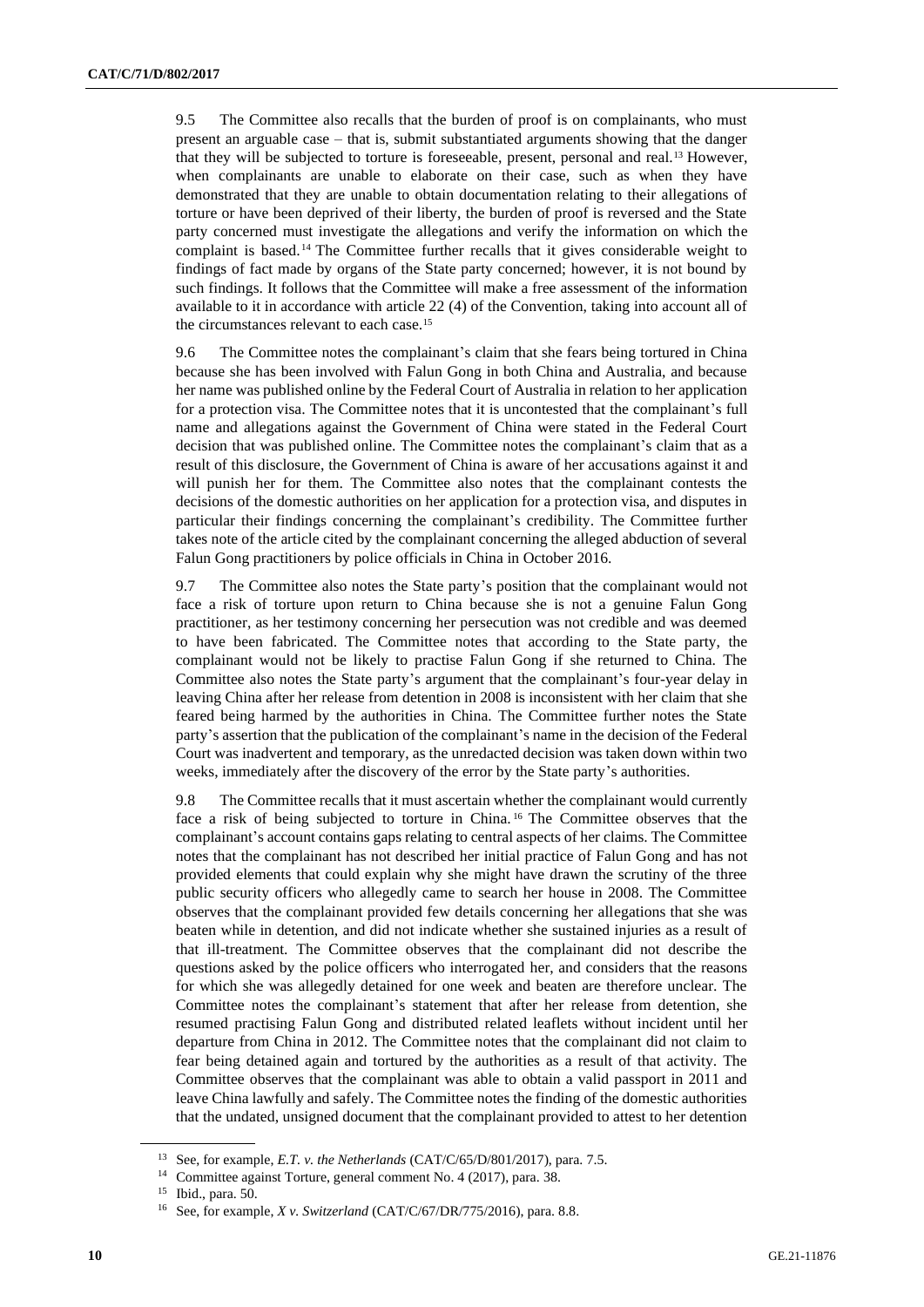in Jilin was inauthentic, and that the complainant's statement regarding its authenticity was not convincing. The Committee also notes that the complainant has not provided details regarding the Falun Gong-related protest activities in which she allegedly participated in Australia.

9.9 While noting the complainant's claim that the online publication of her name and claim for protection in the decision of the Federal Court have exposed her to a risk of harm because the Government of China has had the opportunity to identify her as a Falun Gong practitioner, the Committee notes that the decision also contained a determination that the complainant was not a genuine Falun Gong practitioner. The Committee considers that the information set forth by the complainant does not establish error in the finding of the domestic authorities that the Government of China would not identify her as a genuine Falun Gong practitioner.

9.10 On the basis of the information above, the Committee considers that the complainant has not provided sufficient evidence to enable it to conclude that her forcible removal to China would expose her to a foreseeable, real, present and personal risk of torture within the meaning of article 3 of the Convention. Moreover, her claims do not establish that the evaluation of her asylum application by the State party's authorities failed to comply with the standards of review required by the Convention.

10. The Committee, acting under article 22 (7) of the Convention, decides that the complainant's removal to China by the State party would not constitute a violation of article 3 of the Convention.